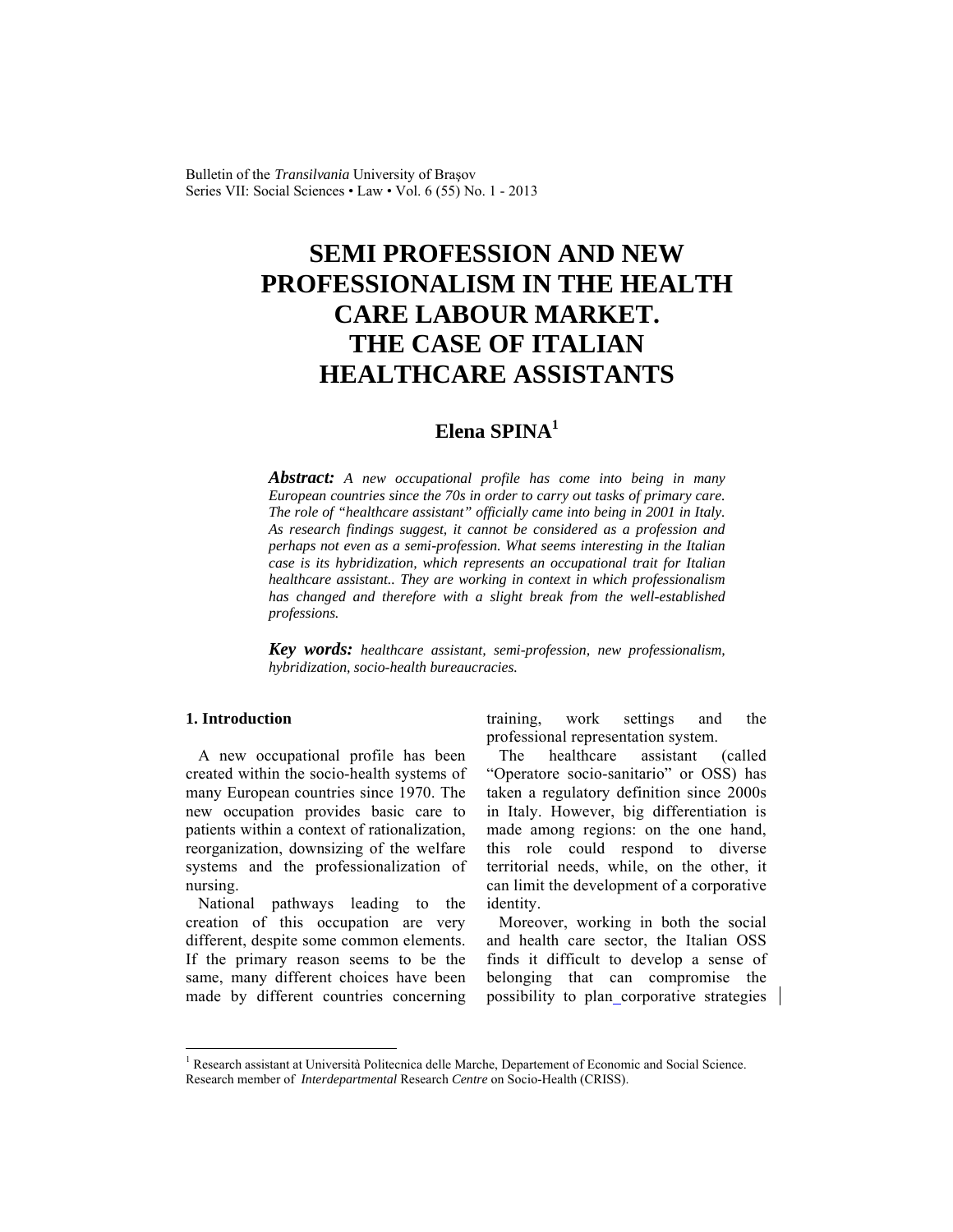as well to carry out a social mobility process [7].

The paper presents the main results of a research carried out in a specific local area (Marche Region).

The highlighted occupational traits of the OSS do not allow us to characterize it as a profession and perhaps not even as a semi-profession [3]. However, what is interesting in the Italian case is its hybridization (social and health field) and the fact that, being born within a universalistic system, namely the National Health Service, with a managerial connotation (since the early '90s), it operates within contexts in which professionalism has changed and therefore with a slight break from the traditionally well-established professions (such as the medical profession).

#### **2. The OSS' job profile**

This occupational profile is called Social-health assistant (OSS) in Italy. It is currently regulated by two national laws: the State-Regions Conference, dated 22 February 2001 and the State-Regions Conference, dated 16 January 2003.

Similar workers have been present since the 60s in the Italian social and health labour market, although their professional profiles are not closely regulated by the government, and their scope of practice is not clearly defined. In the early '90s, the process of managerialization of the health sector took place, and a similar occupational profile, called "Operatore Tecnico addetto all'Assistenza", was created with the aim to provide basic care.

However, the characteristics of this occupational profile seem better suited to meet health needs and hospital requirements rather than social assistance. In order to have a specialized worker in the social field, different new occupational profiles have been created by the Italian Regions. This has resulted in the fragmentation of the national scenario.

After a long debate on the general reorganization of the health and social sectors, the OSS was established in February 2001.

OSS combines many traits of former occupational profiles including a lot of their tasks and also carrying out a series of additional skills. The Italian OSS can work within the social and health field, in residential or semi-residential care facilities, public and private hospitals and at patients' homes.

Although they work under nursing supervision, the national regulation allows them to autonomously carrying out their activities. They can provide basic care to patients and do simple tasks for diagnostic support and disease treatment. They also observe and note down patients' needs and their harm-risk conditions, evaluating and collaborating for the care interventions [1]. The national law lists the functions and duties of an OSS, distinguishing between activities and skills. It also regulates training pathways and delegates the planning and organization of training courses to the local authorities (regions and provinces).

In order to become an OSS, the acquisition of a license is required. However, no enrollment in a public register or professional organization is required. This means that it is neither possible to quantify the number of Italian OSS, nor is it easy to define the number of them who are employed in the health and social sectors.

In 2003, a new State-Regions agreement regulated "additional training in health care". The law allows them to carry out other functions and tasks posing some problems: what tasks and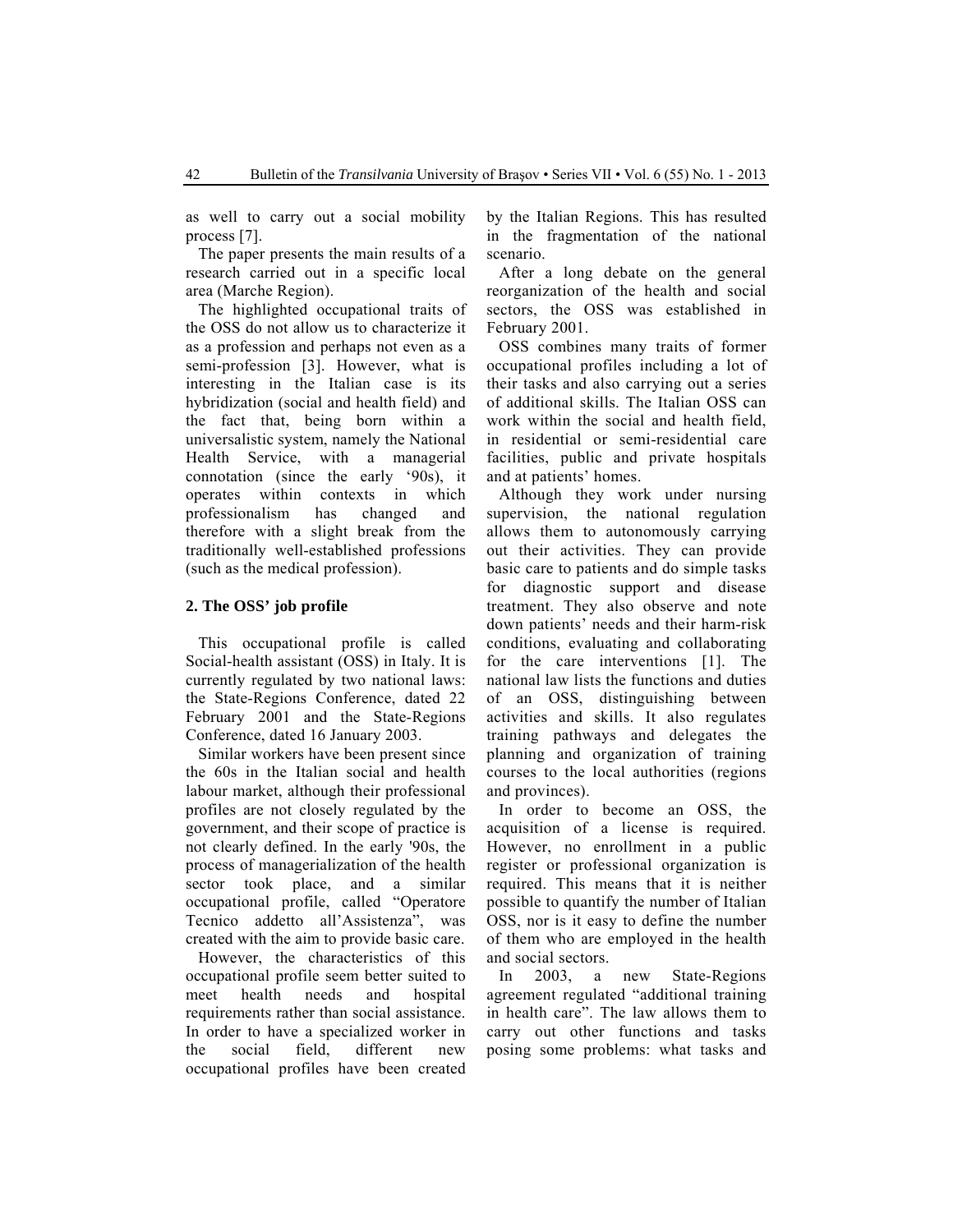functions will this new occupational profile carry out?

What will its occupational domain be? And what role will it play in the socioprofessional hierarchy? Faced with this ambiguity, only few Italian regions have currently organized specific training courses for this occupational profile.

For more than 10 years since the OSS was created, this occupational profile has never been object of a sociological study. Recently, however, there seems to be an increasing research interest towards this profile so much so that some empirical studies (mainly at the local level) have been carried out.

#### **3. Methods**

An empirical study was carried out in 2011. It was commissioned by the Italian Ministry of Labour and Social Policies with the aim of regulating the social professions. It was organized by the Interdepartmental Research Center on socio-health Integration (CRISS) of the Marche Polytechnic University as well as with the University of Urbino, Macerata and a national research center. The aim of the research was to analyze the structure of the social services sector and the occupational level of its labour market.

The research was made up by organizing eight focus group among OSS (and other professionals working in the social field) who work in different settings. Twenty two semi structured interviews were also administered to privilege witnesses.

The theoretical perspective we have adopted is a historical-relational research approach [14] proposed by Elias (2010) who considers professions as a result of the relational network that individuals weave during their existence. This dynamic network necessarily affects their behavior. This approach bases a profession on its social function and on the ability it has to respond to people's needs [2].

#### **4. Results**

Regardless of the field of care in which they work, the OSS seems to use a composite set of relational skills in dealing with patients. First of all, they have an active listening skill, which shows a welcoming attitude. Listening skills and observing patient's behavior brings the assistant emotionally closer to the patient's experience and makes the patient feel at ease in that specific context. The patient's perception about the role of the OSS, which is considered less formal than the other social and health professionals (including nurses), can encourage a close relationship between the two people. Physical contact, resulting from the tasks of hygiene and grooming provided by the assistants, also contributes to a more confidential relationship between the OSS and the patients.

The working environment can also affect the intensity of their relationship. Due to the presence of the patient's family members, at the patient's home there should be greater involvement and a closer relationship can be established. Conversely the hospital environment can sometimes compromise the building of a confidential relationship.

The personal care tasks vary and depend on the work environment and the type of patient. This creates difficulty in identifying the boundaries of the OSS's competencies. Due to the shortage of trained personnel, OSS often has to carry out functions and tasks that do not fall within their jurisdictional domain. Hence, there is the need for the OSS to acquire some 'boundary skills', namely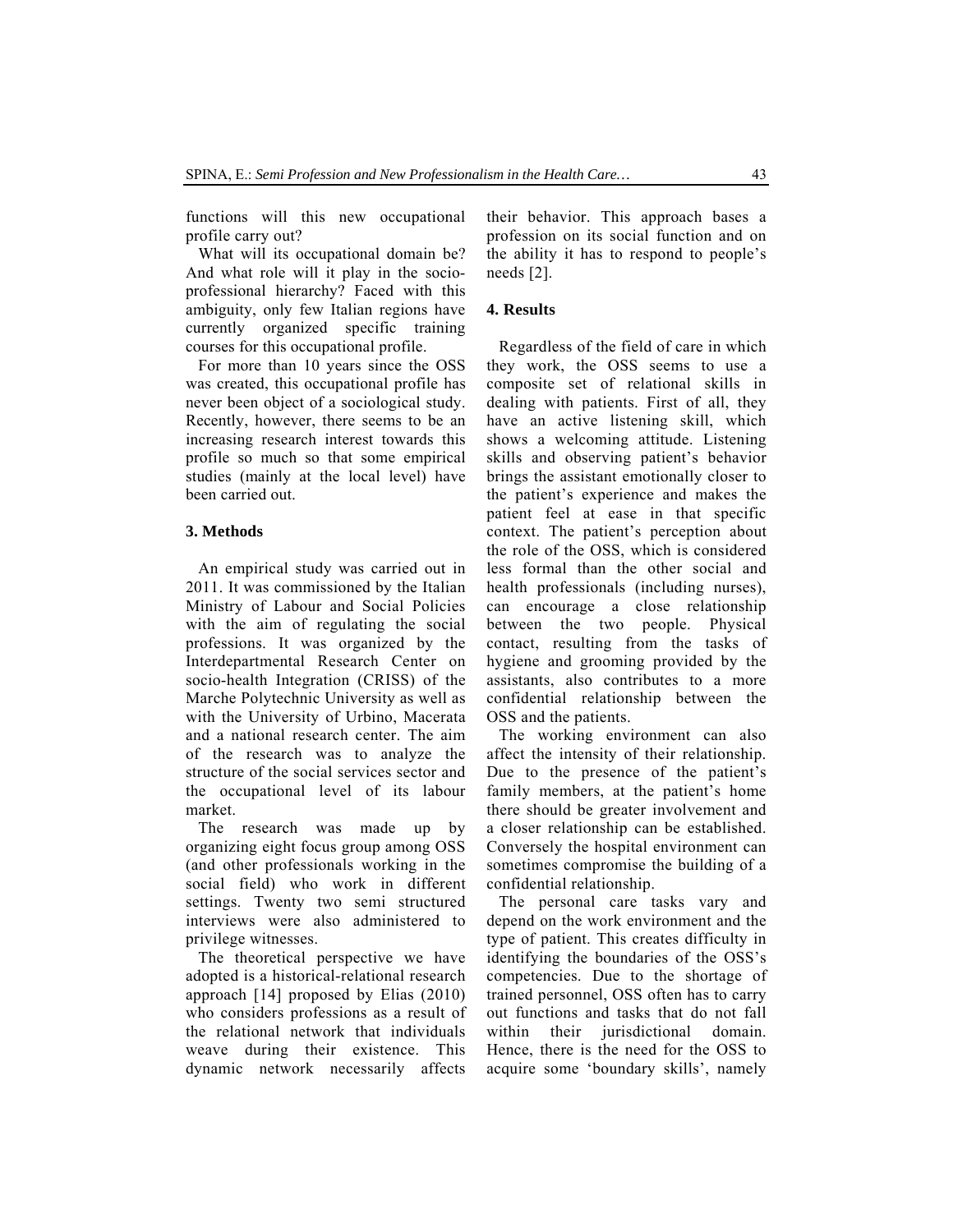skills which are at the margins of the functions identified by laws. The perception that healthcare assistants have about their work is affected by the vagueness of the jurisdictional boundaries.

Emphasis on comparing OSS with other professionals involved in the helping process seems crucial in the representation that OSS have about itself role. Therefore the scientific exchange between different professions is considered as an essential tool because it adds value to the activity carried out by OSS, bringing completeness to the patient's clinical picture and contributing to the development of an appropriate treatment plan.

Therefore the construction of a relational network becomes fundamental for a more efficient management of the problems, in order to putting patients at the centre of the helping process.

Although the OSS have a cooperative behavior, the development of cooperative relationships between different professionals is not always easy due to the asymmetric role between them as well as to the organizational rigidity that characterize different work settings.

Depending on the context in which OSS work, the professionals they deal with can change. In hospitals, OSS usually interacts with nurses, who have a higher hierarchical position. Nevertheless, the research shows the existence of a positive interaction between the two professions, even if some tensions emerge due to the nursing profession's opposition to the social mobility project promoted by OSS.

Relationships with the medical staff are often mediated and indirect. They are cooperative and based on the information sharing system. However, communication is not bi-directional: the OSS has to provide information to the medical staff, but the latter rarely exchange their opinions with them. Therefore, the OSS seems to play a mediating role, acting as a bridge between the users' needs and the preparation of a treatment plan.

Even the relationship between OSS and social workers seems to be collaborative. The distance between them seems to be marked by their participation in the two distinct phases of the care process: OSS are less involved in the planning phase, which is carried out by the social workers, while these latter are much more involved in the operative helping process, carrying out basic activities.

Finally, the survey revealed a peculiar aspect concerning the relationship between the OSS and the health educator. In those contexts, where both profiles are working, the relationship is marked by cooperation and based on respect for each other's roles and diversities. When health educators are absent or their number is not sufficient to cover the needs, the professional boundaries are less defined which can sometimes be overstepped by the OSS. As such, the latter can perform functions and tasks that are different from those provided by the law. Therefore, they sometimes carry out educational activities falling within the health educator's professional jurisdiction.

This results in a large and sometimes improper use of this profession, which is often used to compensate for shortage of specialized personnel, i.e., the health educator.

Thus, the scope of action of different professionals who are involved in the helping process seems to be broad and indeterminate.

A clear separation of different roles seems to be limited by the broadness of professional domains as well as by the peculiarities of organizational and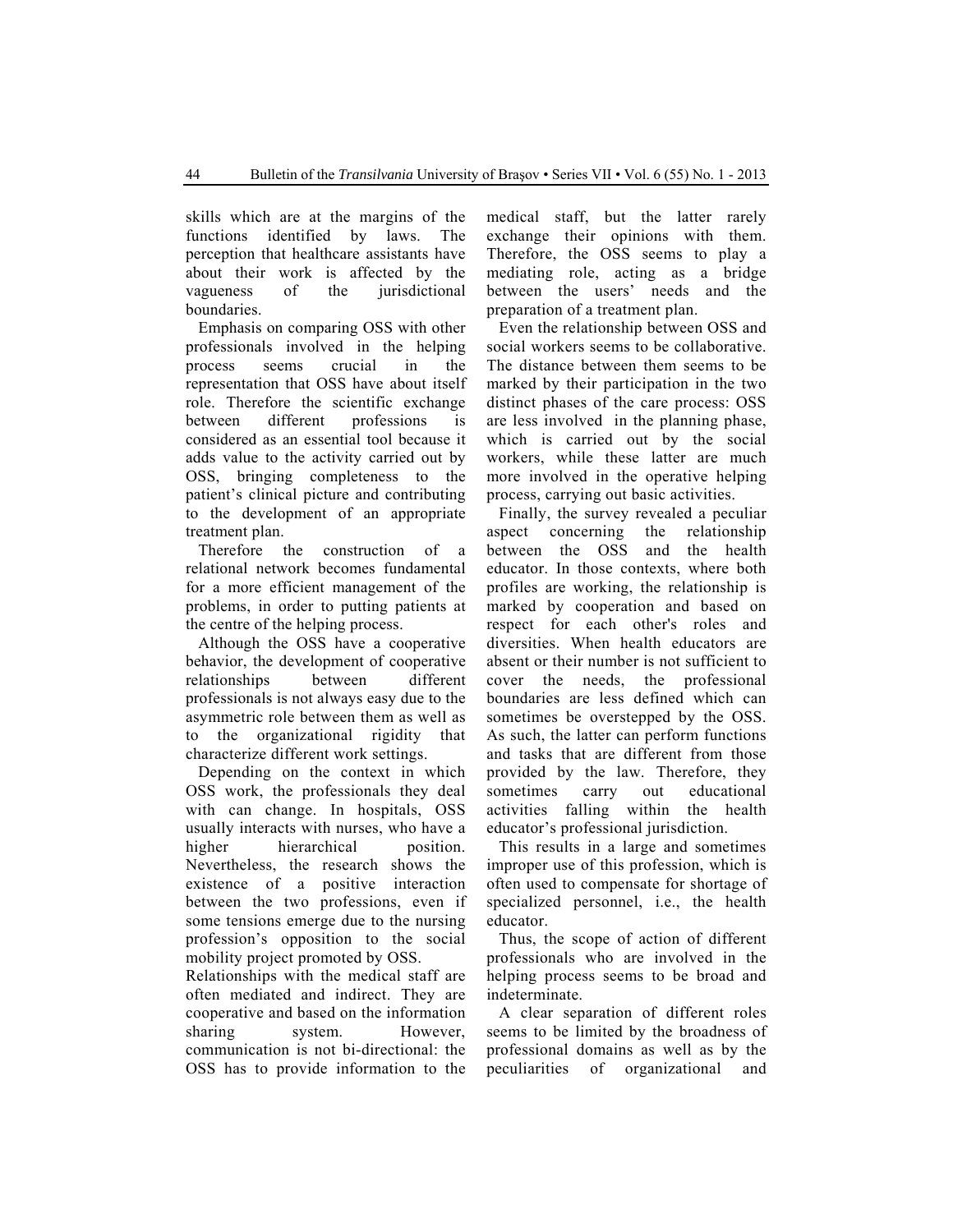professional contexts. This results in the existence of a "gray zone" which is the points of contact between different occupations (boundary skills). In these situations, the use of a cooperative logic has to be followed during the training phase. However, cooperation and scientific exchange between different professions can be limited by social closure [15] and usurpation strategies [12], which can be implemented by some of them in order to defend the boundaries of their skills or to increase their jurisdictional domain.

#### **5. Some critical points**

Empirical research brings to light some critical aspects. First of all, it enables us to perceive the OSS as a not so clearly defined occupational profile due to its uncertain jurisdictional domain. Furthermore, despite legislative efforts to identify its characteristics and skills, the variety of working contexts as well as the ambiguity of tasks performed by the OSS seem to reflect the typical contradictions of a still "in-progress" occupational profile.

Looking at the training system two relevant problems still remain. First of all, an imbalance between the health and social subjects in the educational program (which actually favors the former) seems to emerge. Although this occupational profile has been created to operate in both health and social sectors, the training does not seem to provide sufficient knowledge to work in the social field. The gap seems to be a result of the institutional nature of the training institutions that usually have health connotations which influences their teaching orientation, especially in the apprenticeship program.

Since an OSS has to work in a wide range of situations and contexts, the training should pay more attention to the balance between social and health areas. Focusing on providing health oriented knowledge; it could be the risk to develop a profession with a strong health connotation instead of a hybrid and versatile occupational profile that is able to meet the vast range of users' needs.

The second issue that our survey reveals is the need for a further and more specific learning activity. The current Italian training does not involve the different areas of action that require health and social assistance. Although education should remain broad in order to offer basic knowledge, it seems to hold poorly into consideration the diverse professional contexts and workplaces within which the OSS could work in the future. According to the different areas that make up the healthcare sector, specialized courses could be introduced so as to shorten the current training period.

To sum up, on the one hand the balance between the health and social subject content of education has to be pursued, while on the other hand, more attention to social subjects should be paid, which could be further integrated in the future within a general educational system.

After more than 10 years since the creation of this occupational profile, some doubts and uncertainties still remain. On the one hand, the ambiguity of the national legislation offers some margin of autonomy to the local authorities to better meet local needs. On the other hand, the legislation makes an already indefinite situation more uncertain. While respecting the national legislation, each region has to regulate the matter by delegating training to provincial governments. Therefore, while the creation of this occupational profile came from the need for a reorganization of the social professions, the level of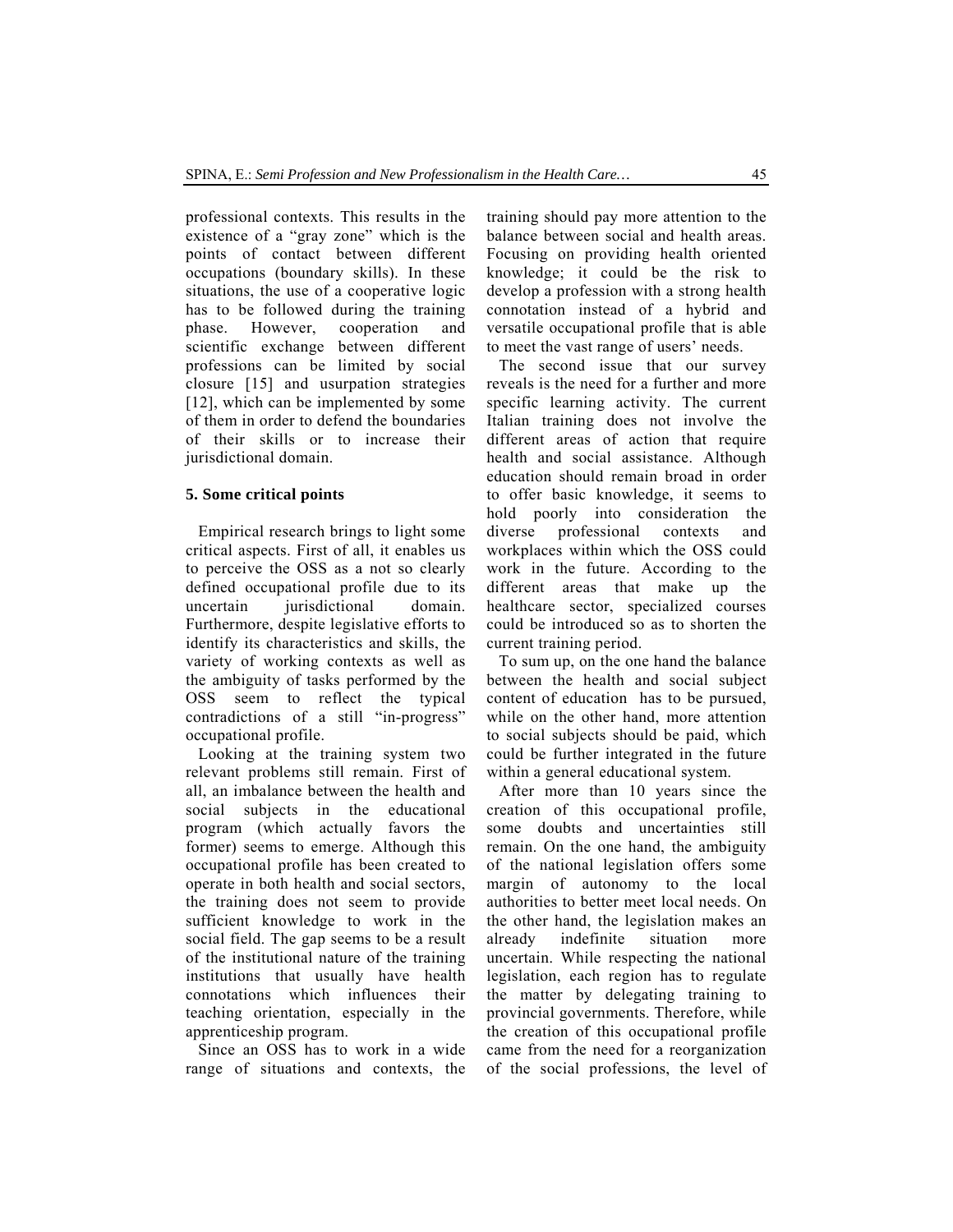autonomy granted to the local governments has maintained a high degree of territorial fragmentation, creating new problems

#### **6. What professional status for the Italian OSS?**

Using the traditional sociological approaches the research findings do not allow us to define the Italian Healthcare assistant as a profession.

From a neo-Weberian perspective, lack of corporatism, as well as the absence of formal institutions (that can allow the activation of corporative strategies) seem to limit the recognition of professional status. Even according to the functionalist theory, the OSS cannot be defined as a profession because of the absence of many traits that give them a professional status (autonomy, long formal training, body of knowledge, high income, etc.). At the most, the OSS could be considered as a semi-profession because their "training is shorter, their status is less legitimated [...] there is less of specialized body of knowledge, and they have less autonomy from supervision or societal control than profession" [3].

However, adopting Elias' analytical approach, the conditions for granting a professional status to the OSS seem to be changing. As the empirical analysis has shown, the OSS is able to respond to patients' relational needs as well as to weave a dense relational network with other professionals. These skills seem to be useful for the construction of a professional identity, giving them a sense of belonging, which typically characterize well-established professions.

However, one limitation to the full professionalization of the OSS could be found even in Elias' analytical perspective. As this survey shows, the care process has different connotations depending on the type of the user who interacts with the assistant and the specific social or health care sector. This suggests that the OSS's occupational profile is characterized by dualism: those who work in the health field seem to be much more influenced by their workplace context, weaving strong relationships with the social and professional environment. Here, their activity seems to be defined as the completion of the work done by other professionals (usually the nurse). Conversely, those employed in the social field appear to be less involved in their dynamic environment. The less involvement of the OSS in the latter field seems to arise from a greater distance between the different professionals involved in the helping process (the health educator and the social worker in particular).

Lack of attention paid towards the organizational aspects of work as well as lack of specific care settings, could generate a profession that is unable to meet environmental stimuli, compromising its ability to meet the users' needs.

Given this situation, it could be argued that a limitation to the full professionalization of the OSS can arise from its dualism and the lack of being able to adapt to specific care settings. If this is true, then the existence of a gray area that defines the occupational space of semi-professions would be contemplated in Elias' approach.

Apart from the problem of defining the professional identity of the OSS and in view of the debate on the new professionalism [4], [9], [13], what is interesting to note is the hybrid nature [10], [11] of this occupational category.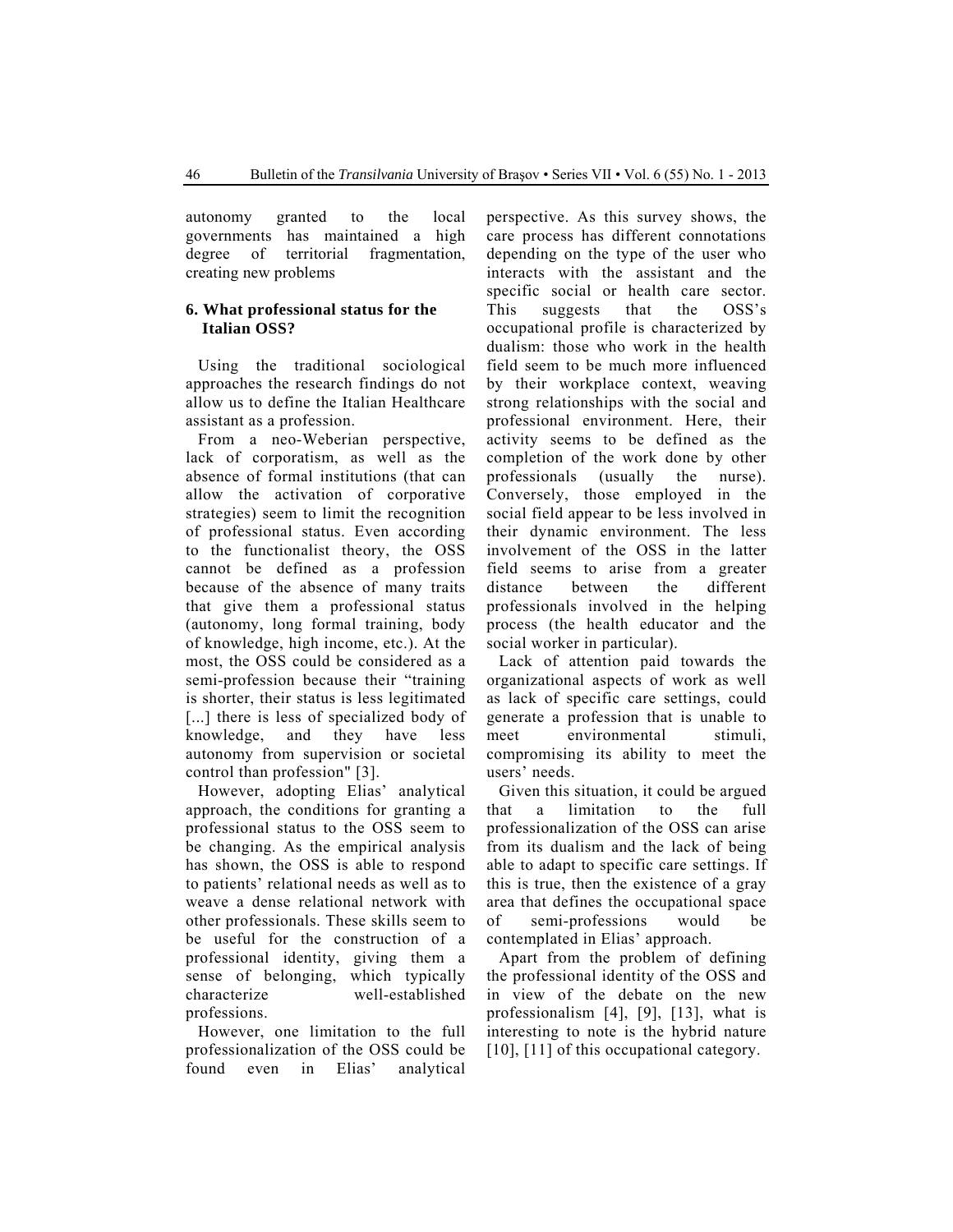This hybridization, related to the coexistence of professional and organizational characteristics [6], appears to be a distinctive and fundamental trait of the OSS, as its occupational profile has been specifically created in order to work within professional bureaucracies. Thanks to its origin, no adaptations to managerial logic are required: by representing a constitutive trait, hybridization does not occur by activating a process, as in the case of well-established professions (e.g., doctors, nurses, etc.) which have to confront with new issues (hierarchy, bureaucracy, control of performance and output, etc.), re-negotiating their sphere of autonomy.

Therefore, if on the one hand, the OSS seems to find its ideal habitat in social and health bureaucracies, on the other hand, it may also run the risk of being dominated by outside forces (bureaucracy and market) that can compromise its professional growth. It could be possible to place this occupational category within the discourse on "professionalization from above" [8] used by bureaucratic organizations to exercise forms of supervision and control over professional work, putting the organization's objectives before those of professional groups [5].

Given the current situation, what is the future of this occupational category and what are the constraints and opportunities that the current scenario?

On the one hand, we can assume that the peculiarities of each field of assistance can fragment the category and slow down the process of construction of a collective identity. On the other hand we can imagine that the hierarchical and bureaucratic logic that permeates the Italian health care system

can become a tool for raising the professional status of the OSS. At the same time, a way to escape bureaucratic control and to acquire a greater degree of autonomy for the OSS can facilitate group cohesion and foster the possibility to engage in real corporate strategies.

## **References**

- 1. Benci, L.: *L'Operatore Socio Sanitario: autonomia, rapporto con i professionisti e responsabilità giuridica.* In: Rivista di Diritto delle Professioni Sanitarie*,* 2001, n. 3, p. 219-234.
- 2. Elias, N.: *Marinaio e gentiluomo. La genesi della professione navale*. Bologna. Il Mulino, 2010.
- 3. Etzioni, A.: *The Semi-Professions and Their Organization: Teachers, Nurses, Social Workers*. New York. The Free Press, 1970.
- 4. Evetts, J.: *Reconnecting professional occupations with professional organizations: Risks and opportunities*. In: *Sociology of professions: Continental and Anglo-Saxon traditions*, Svensson, L., Evetts J. (eds.). Göteborg, Daidalos, 2010, p. 123-144.
- 5. Evetts, J.: *A new professionalism? Challenges and opportunities*. In: Current sociology, 2011, Vol. 59(4), p. 406-422.
- 6. Faulconbridge, J.R., Muzio, D.: *Organizational professionalism in globalizing law firms.* In: Work, employment and Society, 2008, Vol. 22(1), p. 7-25.
- 7. Larson, M.S.: *The rise of professionalism: a sociological analysis*, Berkeley. California University Press, 1977.
- 8. McClelland, C.E.: *Escape from freedom? Reflections on German professionalization 1870-1933*. In: